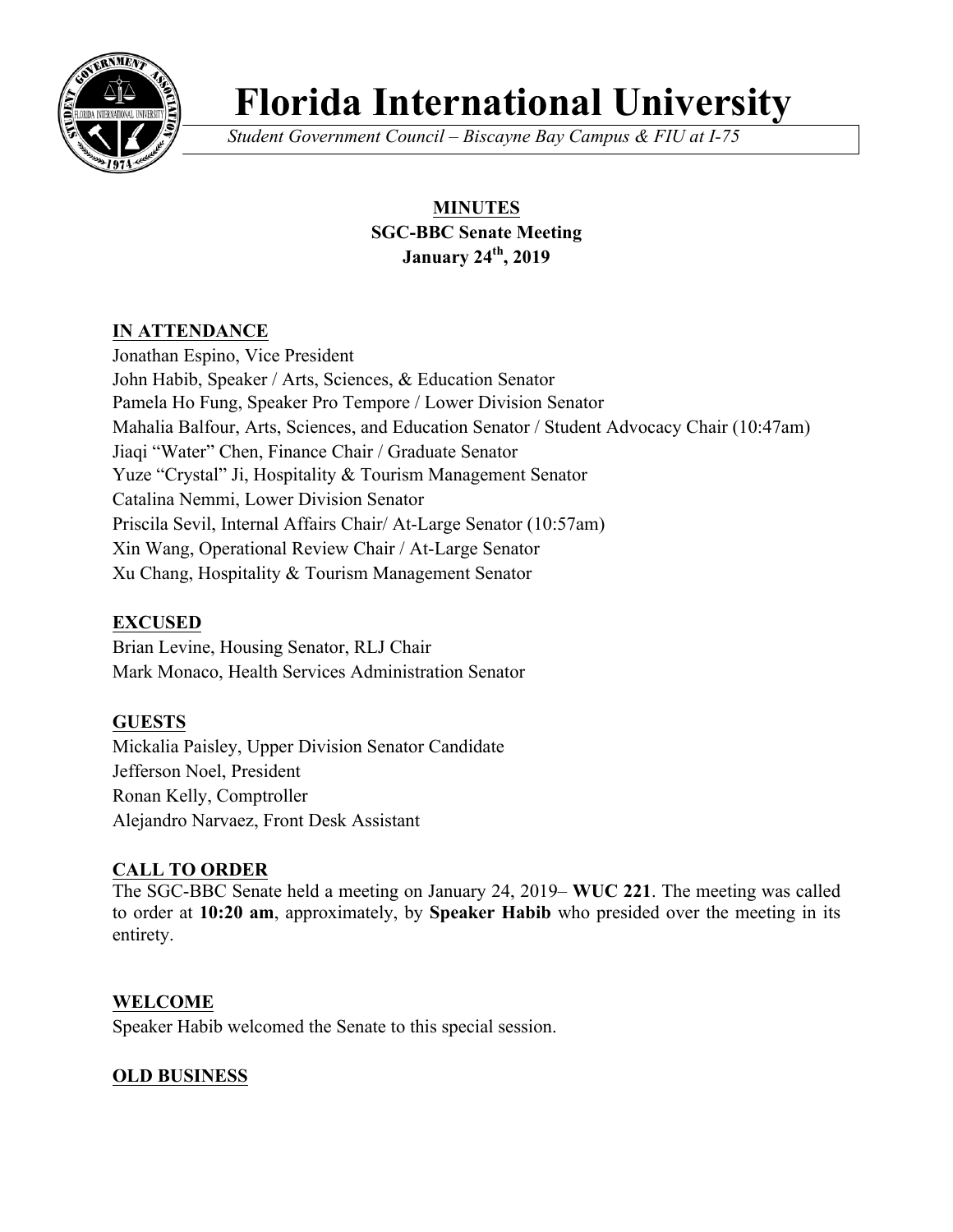#### **A. Upcoming Congress Meeting**

Speaker Habib…

● Reminded the Senate of the upcoming Congress Meeting and advised the Senate to be prepared for it.

#### **NEW BUSINESS**

#### **A. Approval of 1/14/2019 Minutes**

Senator Nemmi motioned to move the approval of January 14, 2019 Senate Meeting minutes on to next Senate meeting. Senator Chen seconded.

*By unanimous decision the approval of January 24, 2019 Senate Meeting minutes have been moved to next Senate meeting.* 

#### **B. Appointments (Upper Division Senator)**

Speaker Habib introduced Ms. Paisley and gave her two minutes to present herself to the Senate.

*Ms. Paisley presented herself.*

Speaker Habib gave the Senate two minutes for Q/A.

After two minutes of Q/A, Senator Chen motioned to extend the Q/A session for two more minutes. Senator Chang seconded.

Senator Nemmi moved to appoint Mickalia Paisley for a position as Upper Division Senator. Senator Wang seconded.

Roll Call Vote:

Speaker Habib - Yea Speaker Pro Ho Fung - Yea Senator Chen - Yea Senator Ji -Yea Senator Chang - Yea Senator Nemmi - Yea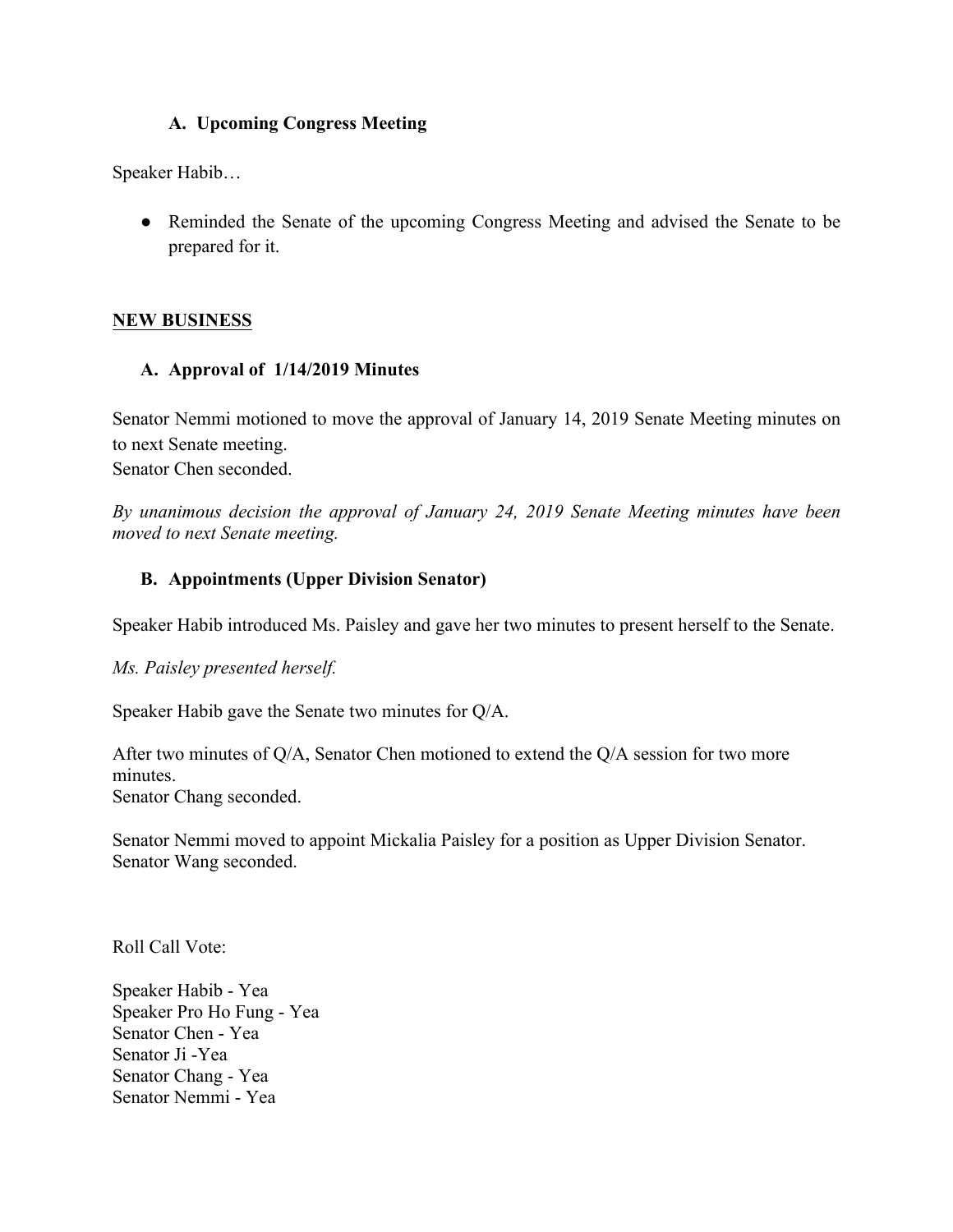#### Senator Wang - Yea

The Motion to appoint Mickalia Paisley for a position as Upper Division Senator passed with a vote of 7-0-0.

#### **C. First Reading of Resolution 2019.0002**

*Resolution 2019.0002 was read by President Noel.*

Senator Nemmi: "I love this Resolution, I feel frustrated because I have to take most of my classes at MMC keeping me away from BBC and doing Panther Power and SGA, and also, it's very hard to pay \$5 each day for transportation"

Senator Balfour stated that transport to and from MMC was not only a fiscal, but also a physical difficulty.

*Speaker Habib asked if there were any further questions, comments or concerns.*

President Noel: "Senator Sevil mentioned adding PACE classes into the BBC course offerings. Do you think this will work, or should we also add special ones? Do you all think I keep the resolution like this or mention special classes in it?"

Senator Nemmi: "I would suggest to also include the fact that we should add more classes in the I-75 campus, just so that there is more life at I-75, and if I had to go to Miramar to take classes, would that make me a BBC student so that I can keep being a part of SGA?."

Senator Balfour: "I-75 classes count as BBC classes to be considered an SGA student".

Senator Chen: "I would suggest to have a higher amount of course offerings at BBC. The Resolution should be more specific as to how many courses should be added or to what percentage of all of FIU courses should BBC's be increased."

President Noel: "Some courses will not be offered here, because this campus does not have the infrastructure for twenty thousand students".

Senator Paisley: "Most classes offered at BBC only have one professor teaching it. Also, the classes to be added should be separated by school, such as the College of Business and so on".

Senator Wang: "FIU won't add classes to the BBC campus if they can't keep up with the demand for online classes".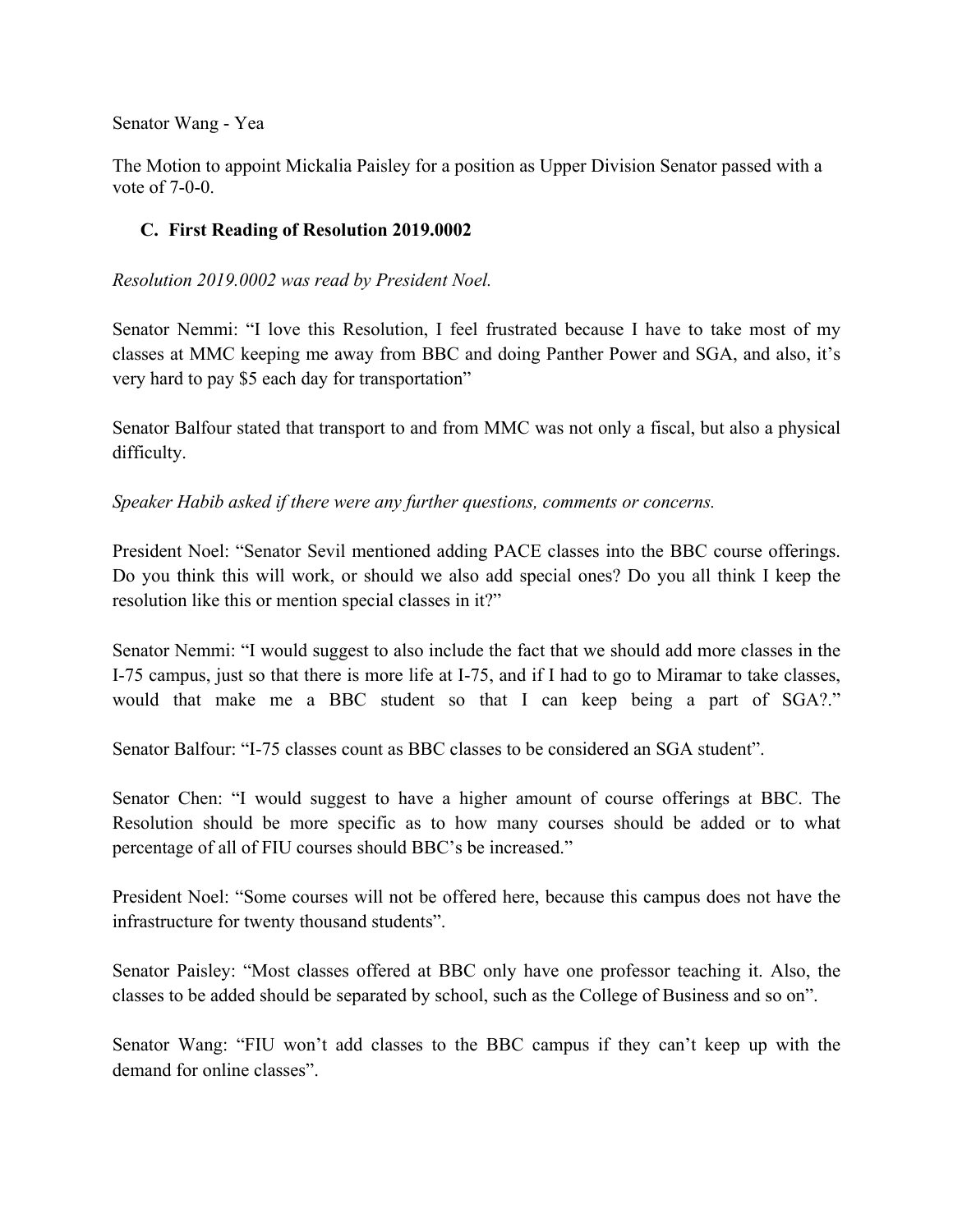President Noel: "There's already a notice for the demand of the online classes, which they're planning to increase. The course distribution will be 40% online, 30% at MMC and 30% at BBC".

Senator Sevil: "The resolution should focus on in-person classes, and should include STEM classes, because only physics is taught here at BBC. Also, there should be more upper division classes at BBC, so that students can communicate within students of the same major".

President Noel: "If you have any more suggestions, add them to the document. Comment on it and I'll address them later on".

Senator Balfour: "Make sure to send the Resolution to the faculty Senate". President Noel agreed.

*Speaker Habib moved to conclude the discussion.*

## **D. First Reading of Bill 2019.0001**

*Bill 2019.0001 was read by Speaker Habib.*

*Speaker Habib asked if there were any questions, comments or concerns.*

Senator Nemmi: "Are you aware that I was promoting the I-75 chair position? I even had fliers for students to look at."

Speaker Habib: "I was aware, but we haven't gotten any kind of I-75 member in many years. The last time we had I-75 representatives at SGA was eight or nine years ago, and they both had to resign because of transportation issues. We should represent them because we need their voices to be heard. Our At-Large Senators will represent I-75 students, because we don't have a representation for them. I apologize for disrupting your campaign." Senator Nemmi accepted the apology.

Speaker Habib stated that the bill hasn't passed, meaning that it can still have changes. *Speaker Habib asked again if there were any questions, comments or concerns.*

Senator Nemmi stated that there were no specific duties for the At-Large Senators to do at the I-75 campus in the bill.

Senator Habib explained that their duties are similar, and explained what the Senators would have to do differently.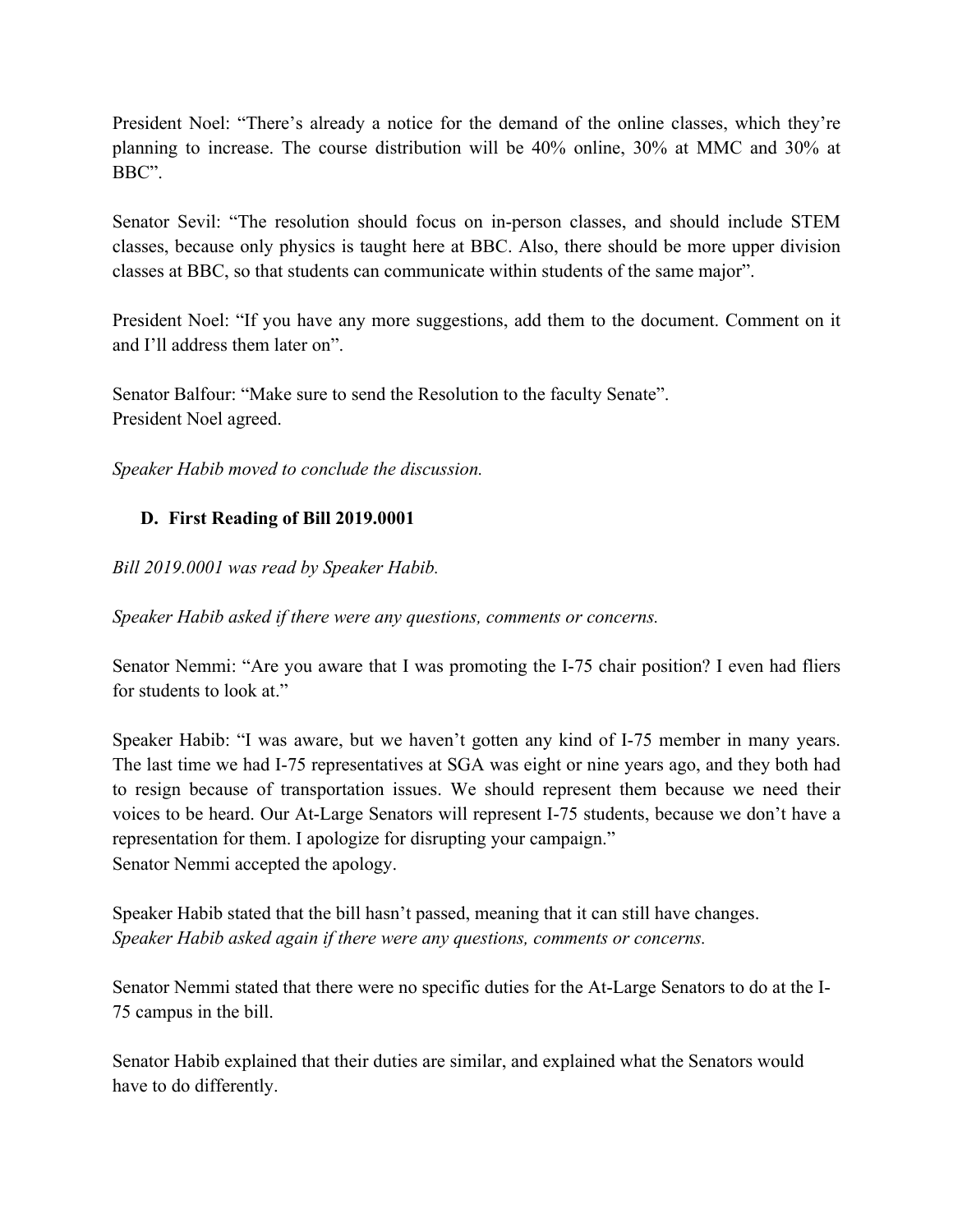Senator Chen: "Will the At-Large Senators meet with the I-75 committee?"

Speaker Habib: "It's not something that we can ensure every single year. The committee doesn't fall under our statutes, so that'll still exist. As you can see I copied some of the duties of the I-75 committee as duties for our At-Large Senators. If we remove the I-75 Senator position we will have four Senators that will get reports from there and interact with students. Transportation is an issue so the best way for us to get in contact with them is through e-mail given that there is no shuttle card from BBC to I-75. However; the bill can change, we can require physical appearance."

Vice President Espino: "It would be nice if we could go to I-75 and interact with the people in that campus, and have meetings with the committee. If it's feasible, we can use Senator's discretionary or Vice President discretionary to pay for the At-Large Senators' transportation from BBC to I-75." Speaker Habib agreed.

Senator Wang: "At-Large Senators should go there once a month. If there are four Senators, a different Senator would go each month so that we can keep contact with the students at the I-75 campus. I think this is a very good idea to work on."

*Speaker Habib moved to conclude the discussion.*

## **DISCUSSION**

#### **A. Student Concerns**

Speaker Habib asked the Senate if any of them had any student concerns that they would like to share and granted five minutes to share.

*There were no student concerns to share.* 

#### **SPEAKER REPORT**

*Given that there was a short amount of time available, there was no report from Speaker Habib.*

#### **VICE PRESIDENT REPORT**

*Given that there was a short amount of time available, there was no report from Vice President Espino.*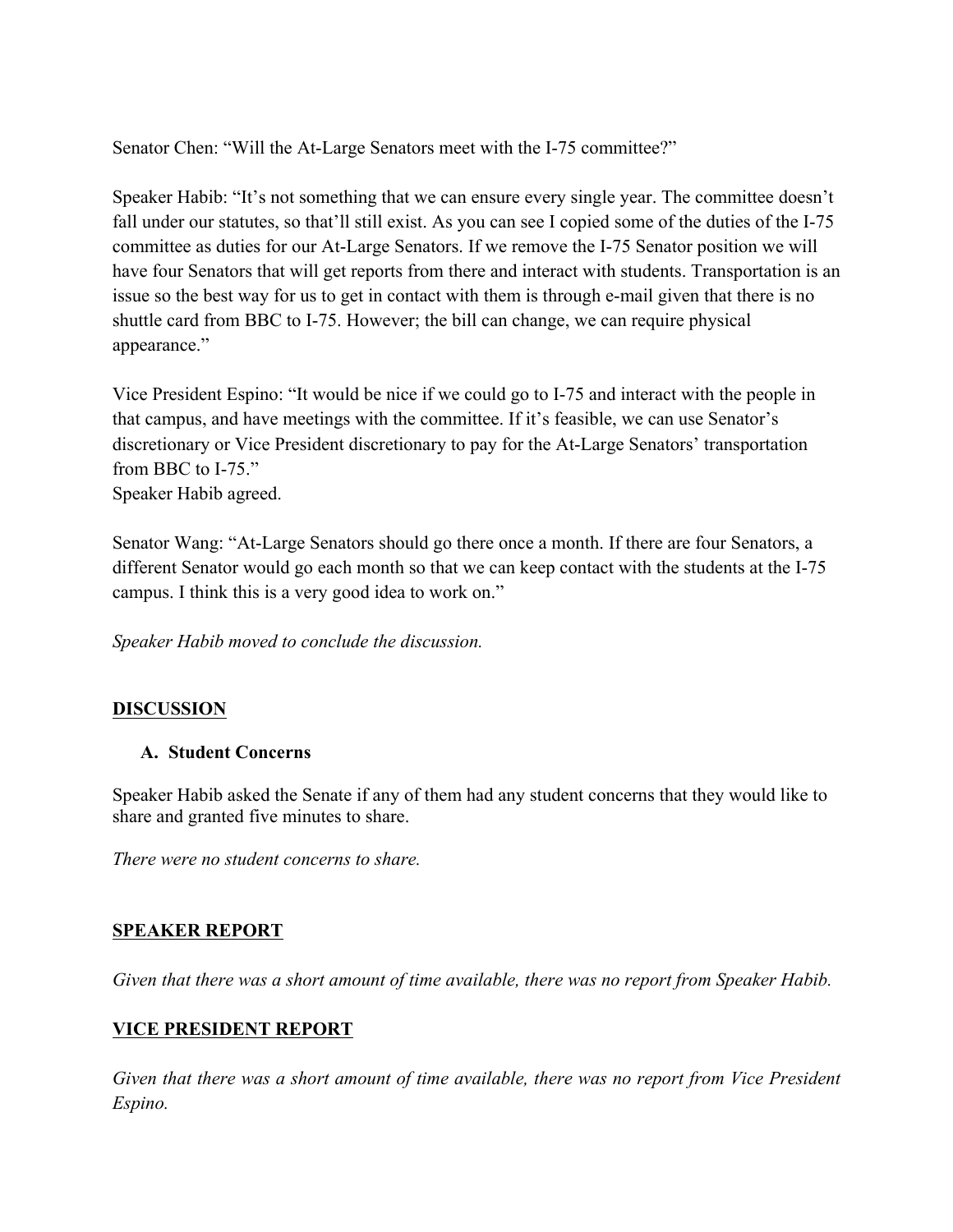# **FINANCE CHAIR REPORT**

Senator Chen…

• Informed that the Finance committee will meet next Monday from 1 pm to 2 pm, and the meeting will take place in the SGA Conference Room.

#### **OPERATIONAL REVIEW CHAIR REPORT**

Senator Wang…

• Informed that she will meet with the vice chair next Monday from 12:30 pm to 12:55 pm.

#### **INTERNAL AFFAIRS CHAIR REPORT**

Senator Sevil…

- Informed that the office hours for this week will not count because it was a holiday week (MLK Day).
- Mentioned to the Senate that council members who miss their hours for three consecutive weeks will be removed from the Student Government Council.

#### **STUDENT ADVOCACY CHAIR REPORT**

Senator Balfour…

- Mentioned that the first Student Advocacy committee meeting already took place in the SGA Conference Room.
- Informed the Senate that she is planning to produce a video to promote BBC.

#### **SENATORS REPORT**

*There were no reports from the Senators.*

## **ANNOUNCEMENTS**

- **Operational Review Committee Meeting**, January 28th
	- o 12:30pm-12:55pm
	- o SGA Conference Room (WUC 301)
- **Finance Committee Meeting**, January 28th
	- $\circ$  1:00pm-2pm
	- o SGA Conference Room (WUC 301)
- **SGA Budget Hearings & Deliberations**
	- o Deliberations